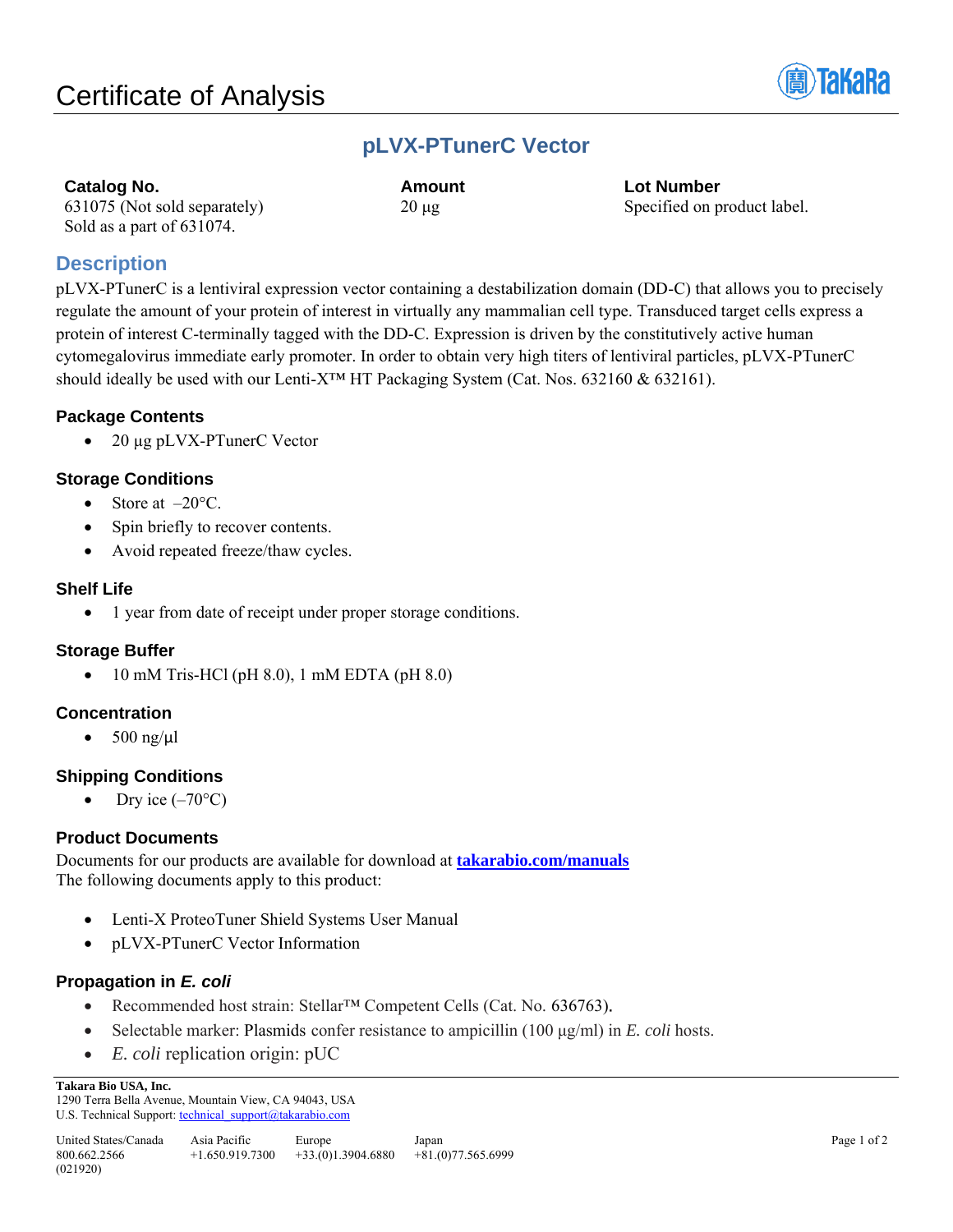pLVX-PTunerC Vector (Not sold separately) Sold as a part of Cat. No. 631074

# **Quality Control Data**

# **Plasmid Identity & Purity**

• Digestion with the indicated restriction enzymes produced fragments of the indicated sizes on a 0.8% agarose/EtBr gel:

| <b>Vector</b> | Enzyme(s) | Fragment(s)  |
|---------------|-----------|--------------|
| pLVX-PTunerC  | A fel     | 8.4 kb       |
|               | KpnI      | 6.2 & 1.2 kb |

- Vector identity was confirmed by sequencing.
- A260/A280: 1.8–2.0

It is certified that this product meets the above specifications, as reviewed and approved by the Quality Department.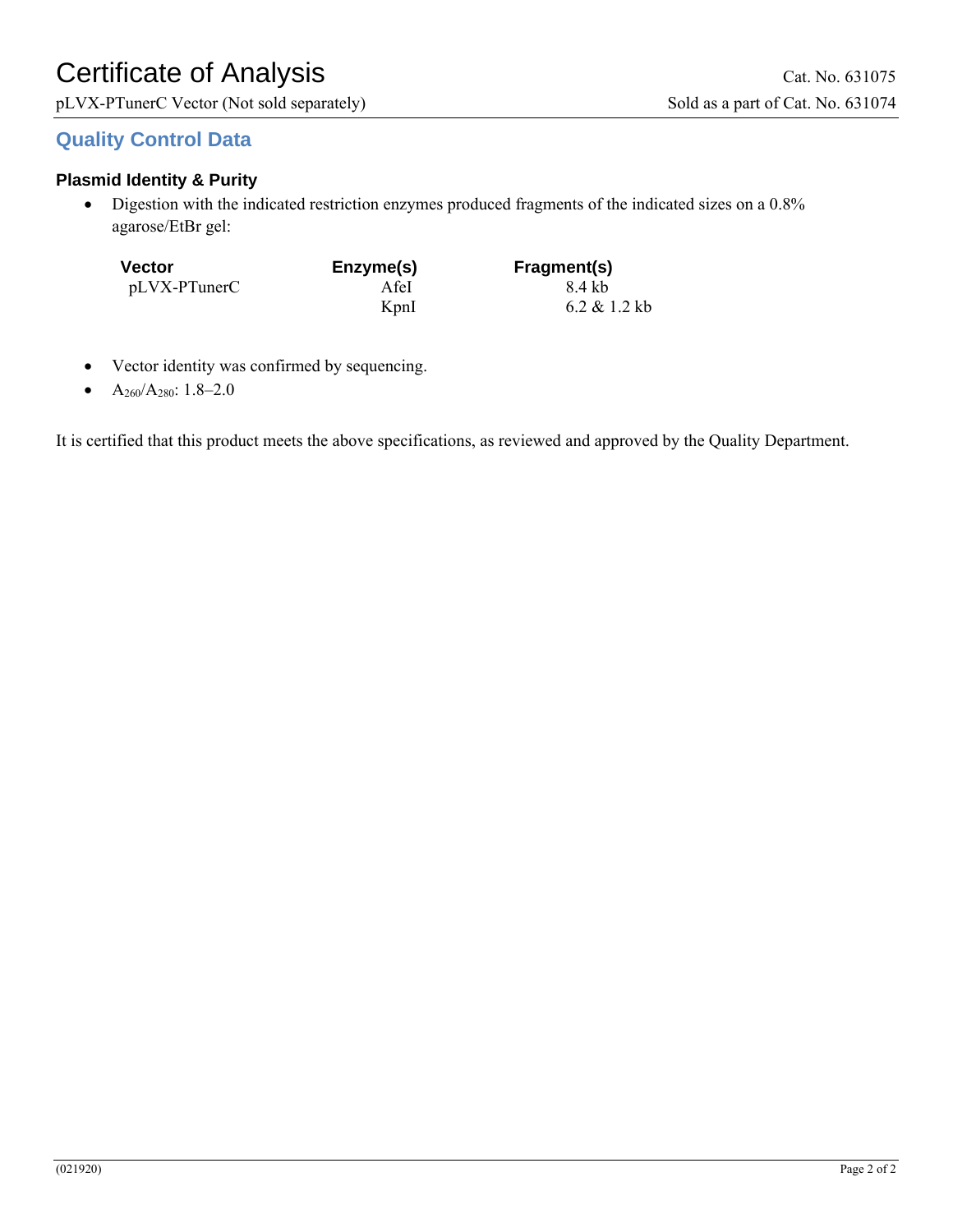

# **pLVX-PTunerC Vector**

**CATALOG NO.**

**631075**

### **NOTICE TO PURCHASER:**

Our products are to be used for **Research Use Only**. They may not be used for any other purpose, including, but not limited to, use in humans, therapeutic or diagnostic use, or commercial use of any kind. Our products may not be transferred to third parties, resold, modified for resale, or used to manufacture commercial products or to provide a service to third parties without our prior written approval.

Your use of this product is also subject to compliance with the licensing requirements, listed below if applicable, and described on the product's web page at [http://www.takarabio.com.](http://www.takarabio.com/) It is your responsibility to review, understand and adhere to any restrictions imposed by these statements.

### **STATEMENT 57**

This product is covered by U.S. Patent No. 8,173,792.

### **STATEMENT K11**

This product and its use are the subject to one or more of the following U.S. Pat. 8,093,042 and foreign equivalents. The purchase of this product conveys to the buyer the non-transferable right to use the purchased amount of the product and components of the product in research conducted by the buyer (whether the buyer is an academic or forprofit entity). The buyer cannot disclose information, sell or otherwise transfer this product, its components or materials made using this product or its components to a third party or otherwise use this product or its components or materials made using this product or its components for any commercial purposes. If the buyer is not willing to accept the limitations of this limited use statement, Takara Bio USA is willing to accept return of the product with a full refund. For information on purchasing a license to the DNA-Flap technology for purposes other than research, contact the Transfer of Technology Office, Institut Pasteur, 28 rue du Docteur Roux, 75 724 Paris Cedex 15 (www.pasteur.fr).

### **STATEMENT 47**

Portions of this product are covered by several patent applications owned by, or licensed to, Dharmacon Inc (dba Horizon Discovery). The purchase of this product conveys to the buyer the limited, non-exclusive, non-transferable right (without the right to resell, repackage, or further sublicense) under these patent rights to perform the viral infection methods using the lentiviral vectors claimed in those patent applications for research purposes solely in conjunction with this product. No other license is granted to the buyer whether expressly, by implication, by estoppel or otherwise. In particular, the purchase of this product does not include nor carry any right or license to use, develop, or otherwise exploit this product commercially, and no other rights are conveyed to the buyer to use the product or components of the product for any other purposes, including without limitation, provision of services to a

| Takara Bio USA, Inc.<br>1290 Terra Bella Avenue, Mountain View, CA 94043, USA<br>U.S. Technical Support: techUS@takarabio.com |                     |                     |                     |           |
|-------------------------------------------------------------------------------------------------------------------------------|---------------------|---------------------|---------------------|-----------|
| <b>United States/Canada</b>                                                                                                   | <b>Asia Pacific</b> | <b>Europe</b>       | Japan               | 7/30/2020 |
| 800.662.2566                                                                                                                  | $+1.650.919.7300$   | $+33(0)1.3904.6880$ | $+81(0)77.565.6999$ |           |